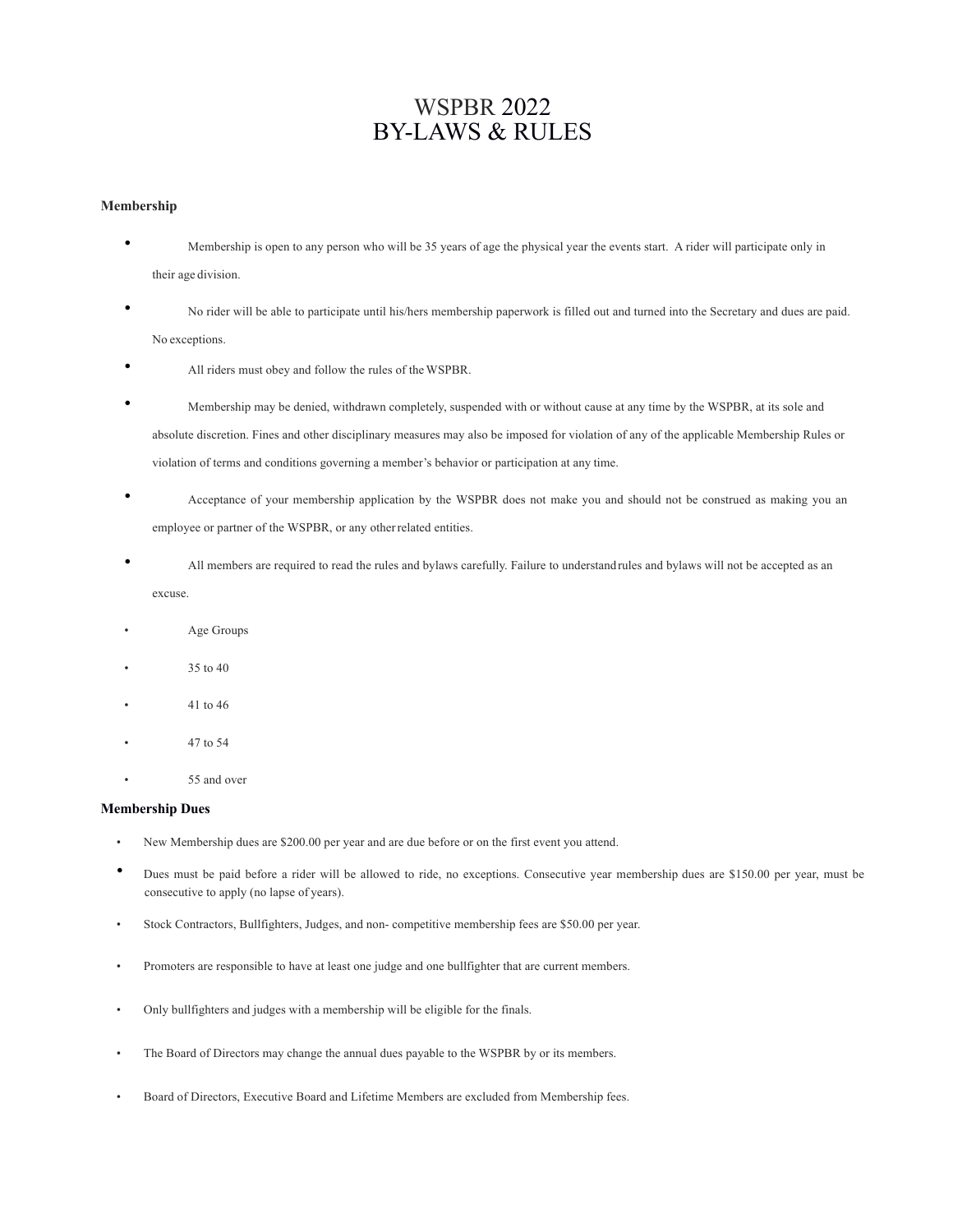## **Voting Rights**

- All paid members, competing or non-competing, over 18 yeas of age, i.e. judges, bullfighters, stock contractors, and board members shall be entitled to one vote on each matter submitted to a vote of the entire membership
- Nominations for Officers and Directors will be accepted August 1 thru Sept. 17th of the voting year. The nomination will be in writing and turned in to the Secretary. An individual may be nominated for more than one position. A person cannot hold more than one position. The Officers and Directors will hold a two-year term.
- The General Membership meeting for the WSPBR Members: The members will sign in and receive their voting ballots with the names of the nominated. Each nominated individual will have the opportunity to speak on their behalf for the position they were nominated. No ballots will be re-issued. Only Voting Members will be allowed in the meeting. A Director may be released by two-thirds of the vote by the Board of Directors. If an Officer/Director has been released from duties as a Board Member, he or she must come before the existing Board of Directors to be eligible for re-nomination for a Position on the Board. Re-nomination will require two-thirds of the vote by the Board of Directors.

#### **Termination of Membership**

- The Board of Directors, by affirmative vote of two-thirds of all the members of the Board, may be suspend, disqualify, or terminate a member for a cause after an appropriate hearing.
- If any member disobeys any rules or regulation, he/she can be fined, disqualified or his/her membership can be terminated.
- If any member is fined 3 times for any offense his/her membership will be terminated indefinitely. (This excludes turn out fines.)
- In some cases, the member can be terminated immediately with no exceptions.
- Harassment of any member, judges, stock contractors, or production producers may result in termination of membership.

#### **Reinstatement**

- Upon written request signed by a former member and filed with the Secretary, the Board of Directors may, by the affirmative vote of twothirds of the members of the Board, reinstate such former members membership on such terms as the Board of Directors may deem appropriate.
- Before the Board can consider reinstatement, all unpaid dues, fees, fines, or other money owed by the former member must be paid in full.
- A member can be reinstated only by two-thirds vote of the Board of Directors.

## **New Business:**

#### **All new business must go before the existing board of Directors to be reviewed.**

#### **Membership Cards**

• Each member, upon payment of dues, shall receive a membership card. This card will show the member's name and membership number and should be retained by the member. In some cases, it will be mailed to the rider. Every member should always have a membership card available, as it may be required for admittance to rodeos, etc.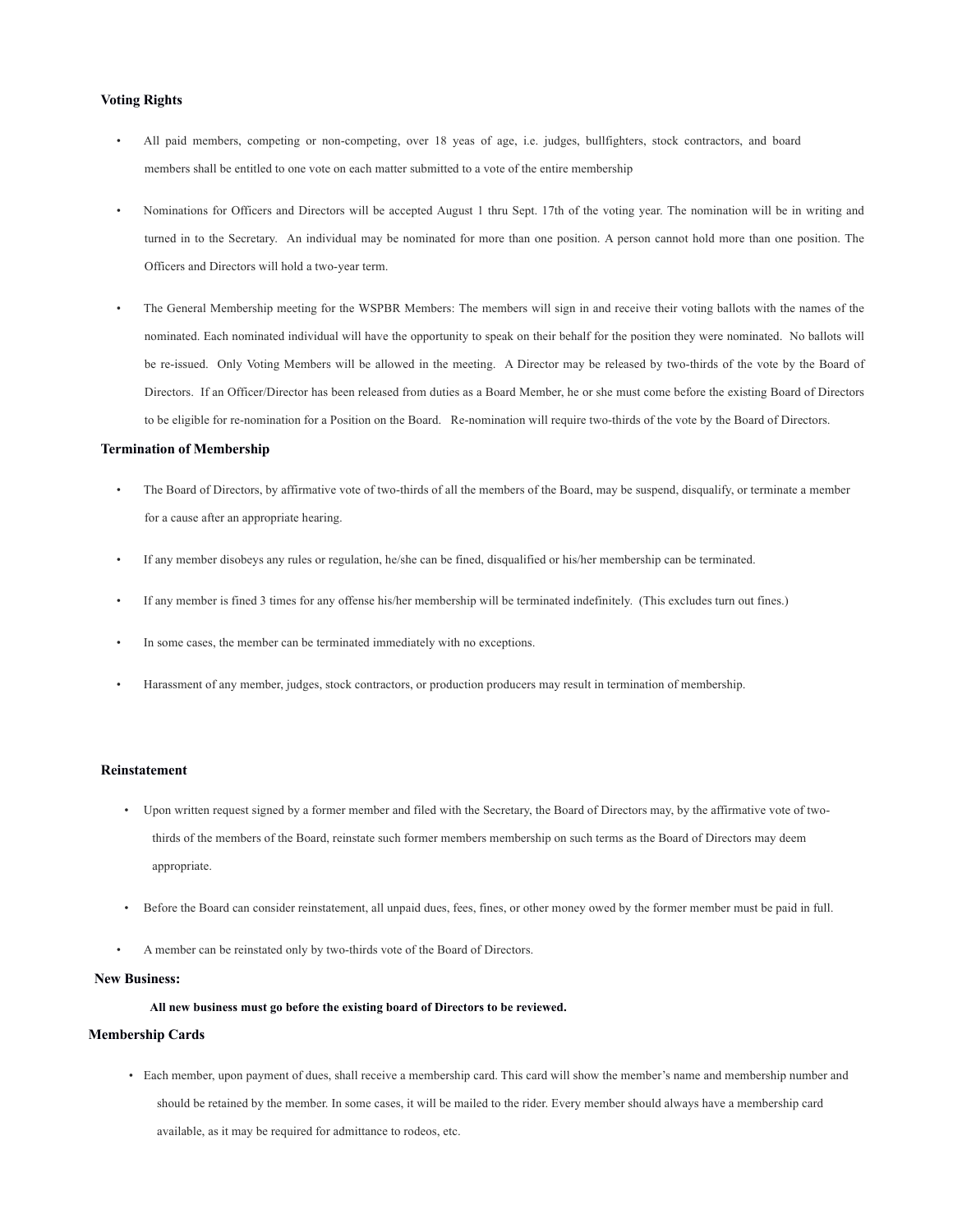## **Scheduling Events**

- All new events will incur a \$100.00 sanction fee
- There will be a minimum of \$500.00 added or awards or to equal \$500.00.
- There must be a minimum of fifteen (15) members entered, including permit riders, for it to be a WSPBR sanctioned event.
- Promoter is responsible for stock over payment.

## **Entry Fees**

- Entry fees are \$100.00 per event.
- In the event you elect not to compete, by choice, you will not be refunded your entry fee, nor will you receive any points towards your total year end points.
- Entry fee can be paid with cash or check.
- A \$50.00 check fee will be assessed with any returned check. A rider with a returned check will not be able to compete until the check and all the fees are paid. After a second returned check, the rider will be required to pay by cash ONLY for the remainder of the year. If a rider pays fees by check, that rider is responsible no matter who writes the check.
- There will be no gate fee for competing members.

#### **Finals & Year End Awards**

To be able to compete at the Finals:

- A member must compete (compete is defined as crossing the plane), in a total of fifteen (15) events and two qualified rides of seven seconds to qualify for the finals.
- Any member, who gets a sponsorship for WSPBR of \$250.00 will receive \$50.00 towards their finals fees; \$1000.00 or more in sponsorship the riders Finals Fees will be paid in full.
- Qualified Injured: Will be determined by the Board of Directors for qualification and awards.
- Finals awards will be based upon Finals Entry only.
- Finals Committee will present Finals Jackets and Buckles to the Board of Directors for approval.
- In case of ties, awards will be determined by points, amount of money won, and the number of events entered.
- If a military member of the WSPBR gets deployed (orders verification required), there will not be a minimum show requirement to qualify for the finals.
- Final's entry fee \$300.00, payments of \$100.00 will be due April 30, 2022, and the 2nd payment will be due June 30, 2022 and third payment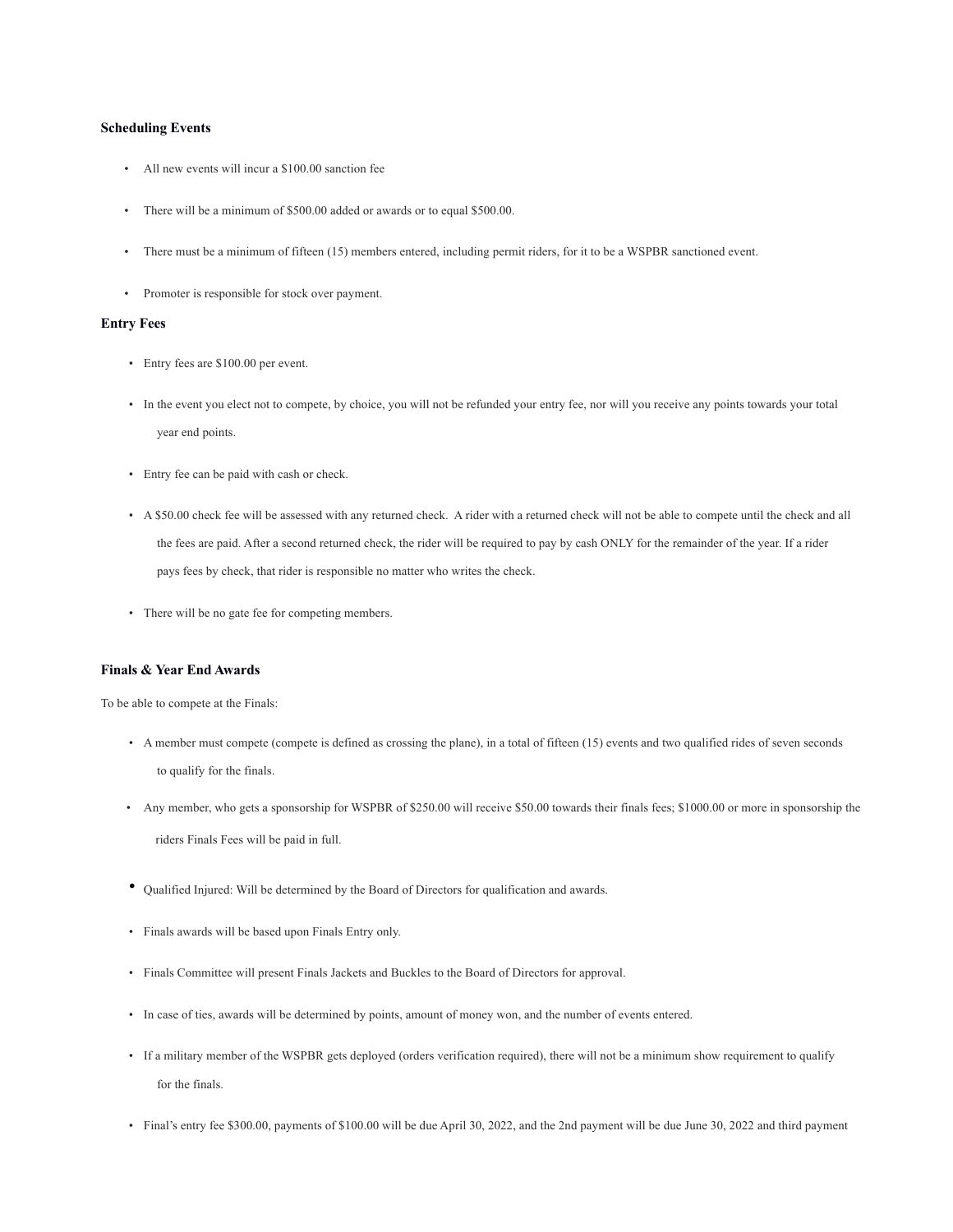August 20, 2022. If a new member starts with the WSPBR after July 17, 2022, the Finals fees will be due by Sept. 4<sup>th</sup> 2022 amount of \$300.00.

#### **Amendments to By-Laws**

• These By-laws may be altered, amended, or repealed and new bylaws may be adopted by a majority vote from the Board of Directors at any regular or special meeting.

## **Contract Labor**

- Event Secretary will be contract labor for each event for a fee of \$5.00 per entry.
- Judges, bull fighters, announcer, back pen help, arena staff are contactor labor under the producer/promoter.

# *WSPBR Rules*

## **General**

- Any person becoming a member of this association shall comply with all its rules, by-laws and decisions and shall be bound by the same.
- You must call in Sunday before the event between 5pm 8pm with Full Name, Hometown and Bull Rating. If text leave Full Name, Hometown and Bull rating anytime Sunday.
- Call out of an Event is by 8 pm on Thursday before date of the event, if not there will be a \$50.00 fine.
- Events will be listed on the WSPBR Facebook Announcement Page and on the Website Schedule.
- Members must pay current dues and all outstanding debts and or fines to WSPBR before being allowed to participate in any event approved by the association.
- Riders must be on hand and ready to compete when it's their turn. If rider is not there, stock will be turned out. A \$100.00 no show /no call fine will be assessed. No stock shall be brought back after turning out. The Stock turned out can be used for re-rides at contractors' discretion.
- There must be a minimum of fifteen (15) members entered, including permit riders, for it to be a WSPBR sanctioned event.
- The Board will approve all stock, if Director sees any reason for taking a certain bull out of the draw, it will be at the Board's discretion.
- Bulls must be tipped to the size of a fifty-cent piece.
- Protective vest is required for any competing member or permit rider. If protective vest is not worn the rider will be disqualified from the event with no refund.
- A helmet is required for anyone under the age of 18. If not worn the rider will be disqualified from the event with no refund.
- Do Not Enter the arena before the event.
- The judge's decisions are final as long as they do not overrule WSPBR by-laws or rules.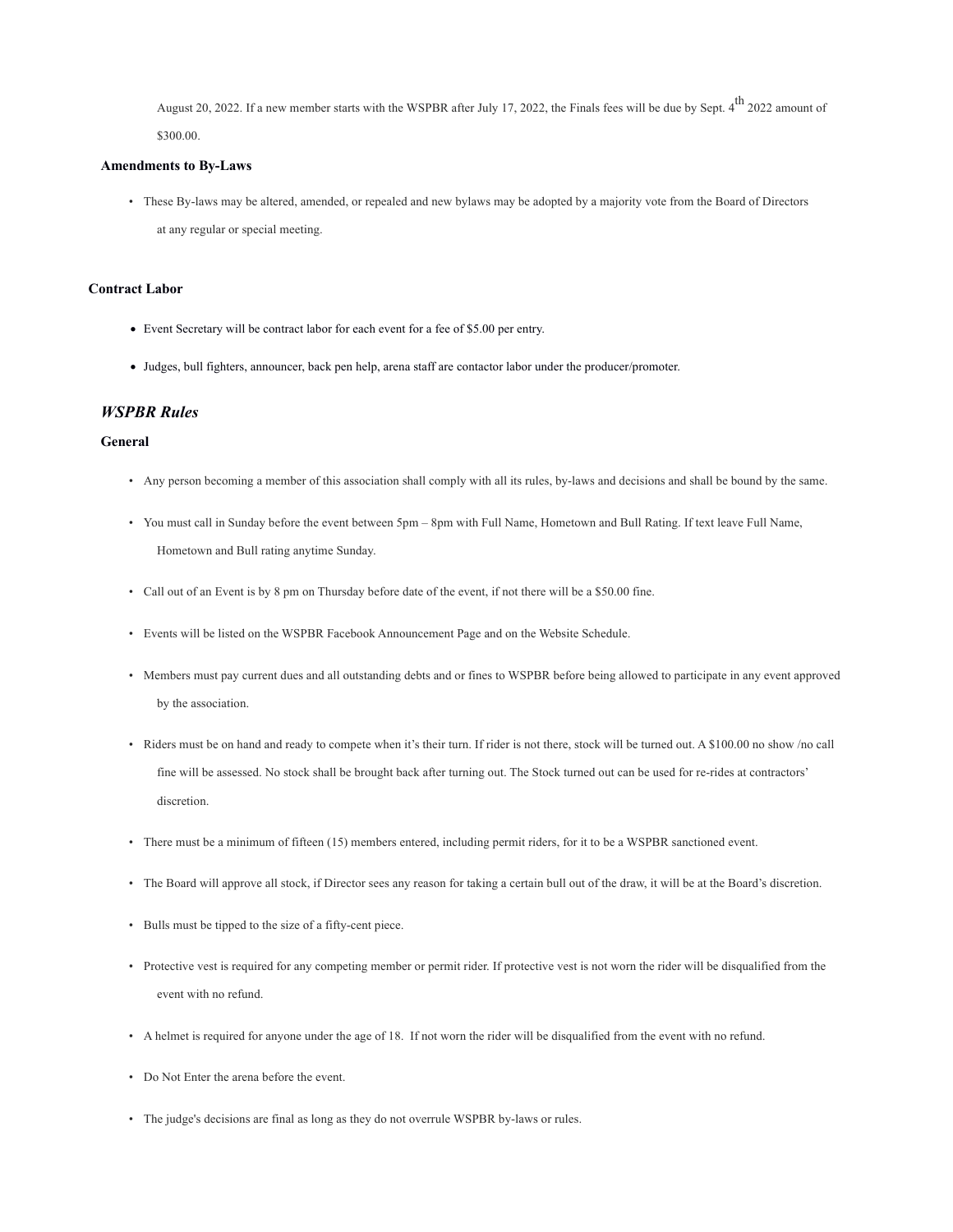- Each WSPBR member will be responsible for his/hers entry fees regardless of who issues the check.
- Bad Checks (\$50.00 fine) If a contestant or someone writing a check for the contestant has a re turned check, that **Contestant** will not be allowed to write checks to the WSPBR and will be responsible for returned check.
- Permit riders
	- Permit riders will be required to pay \$100.00 entry fee plus a \$25.00 permit fee.
	- Permit riders are not eligible for added money or awards.
	- No previous member can ride on a permit.
	- Only two permit rides will be permitted, before a membership is required to compete in the WSPBR.
	- Permit riders' points will count toward membership points up until 10 weeks prior to finals.
	- A permit rider will not accumulate points and have last pick in the draft 10 weeks prior to the finals.

## **Code of Conduct**

- All members of the WSPBR will always conduct themselves in an exemplary manner representing the WSPBR in a positive light in and out of the arena.
- Anytime a WSPBR member speaks of or to other members, judges, stock contractors, etc. in a negative manner they will be subject to a fine or revoke of membership.
- The WSPBR is a Senior Association and conduct other than respectful will not be tolerated.
- Please see Fines List.
- Dress Code enforced 1 hour before any Event.
- Alcohol is not permitted at any church venues. No alcohol is allowed in the arena or behind the chutes before or during any event.
- Fighting, quarreling, taunting, intimidation, cockiness, rudeness, whining, etc. are not acceptable. Alcohol or profanity is not acceptable at certain venues; you are expected to conduct yourself as an adult and abide by their rules (i.e., Chute 2 Production, youth events, or any invitational event).
- When Contestant appears to not be in his normal faculties or good health, the contestant will not be allowed to participate in the event, in assessment by 2 board members. Please see Fines list.
- The WSPBR has a zero-tolerance policy for any illegal substance possession or usage. Members or permit riders will be automatically terminated without any refunds.
- An event will be over at the Producers discretion.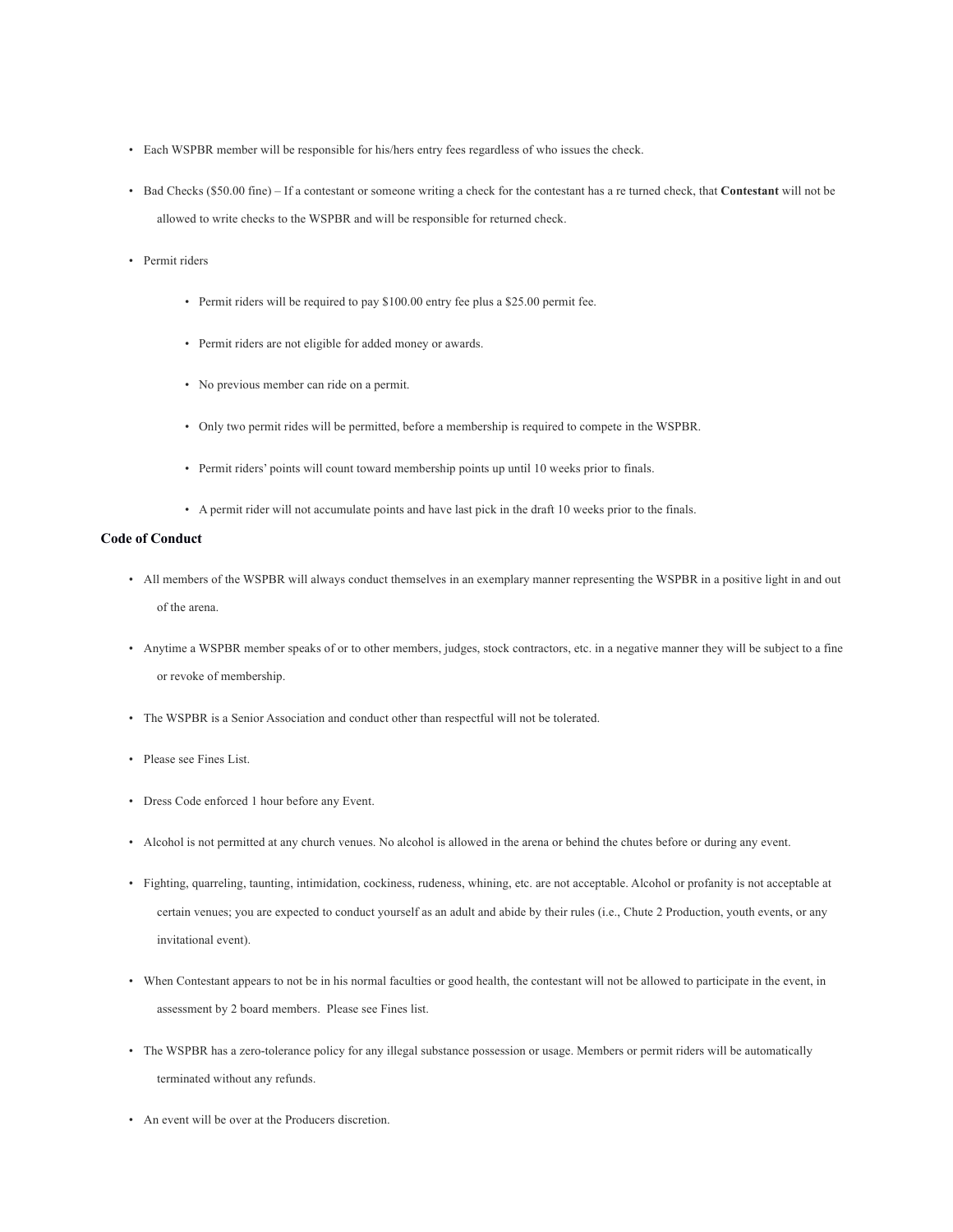#### **The Chute**

- Time starts When any part of the bull breaks the plane of the gate.
- Time Stop When the rider's hand is no longer touching the bull rope or 7 seconds, whichever comes first.
- A rider must be ready when it comes his turn. No more than three hands pulling a bull rope will be allowed.  $1<sup>st</sup>$  Offense will be a verbal warning, a 2nd. Offense will result in a Fine \$500.00.
- A rider must make two attempts to get out on the bull, if not able, the rider will receive a re-ride of the same level of Bull.
- Rider shall be disqualified for any of the following offenses:
	- If rider gets bucked off.
	- If free hand or arm touches the bull, or any other object intentionally. If the riders free arm comes into contact while making a bull riding move, he/she will not be disqualified. This rule will be interpreted by the judges.
	- If spurs are hooked in the bull rope when a rider leaves the chute.
	- Using sharp spurs or placing spurs or chaps under the rope when the rope is being tightened.

## **Re-Ride**

- If the bull fouls the chute coming out or if the bull falls, a re-ride option will be available for all bull levels.
- Rider does not have to declare himself on a foul it will be at the judge's discretion
- If the flank rope comes off during the ride, the contestant must complete the ride up until the flank comes off for a re-ride to be awarded.
- If a bull leaves the chute without a flank, it will be an automatic re-ride.
- If a bull stops, the bullfighters will restart the bull from the front. If the rider completes the 7 second ride, a re-ride option will be offered. If the rider bucks off, he/she will not be offered a re-ride.
- If a low-end bull stops the contestant will not be eligible for a re-ride.
- If the rider accepts the re-ride the rider must take it. If not, the rider will receive no score.
- The re-ride bull must be equivalent to the original bull draft. EXAMPLE: You can't be last in the draw and get a low-level pick, then receive a re-ride that is a medium level pick. Your re-ride bull will be the level of bull the rider originally picked.
- Re-ride must be taken in the same performance.
- If a High or Medium rated bull does not perform to its rating, the rider will be offering a re-ride of the same rating.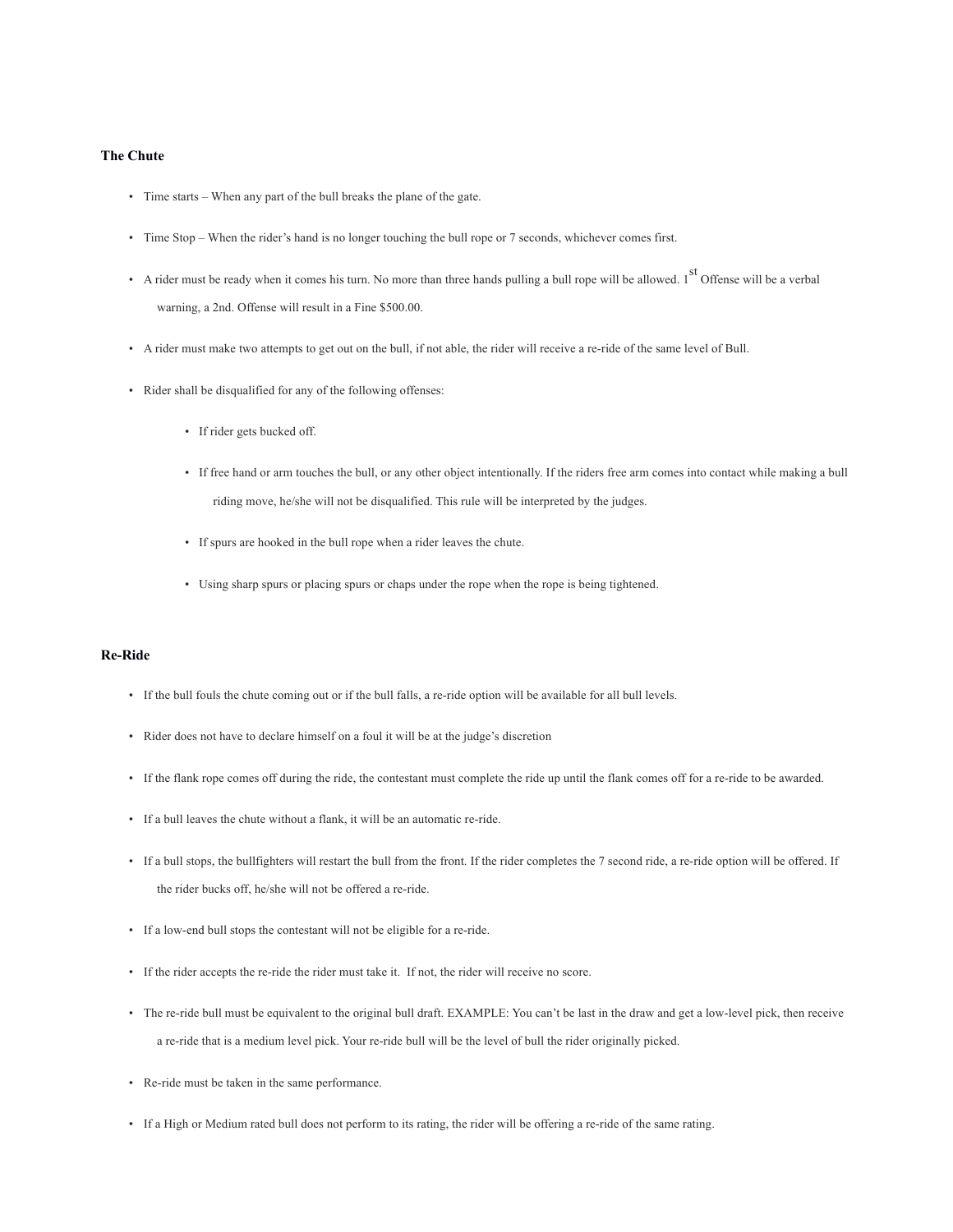#### **The Arena**

- Bull rider may be disqualified and fined to be determined by a majority vote of the Board of Directors for any of the following offenses during an event:
	- 1. Please see fines List.
	- 2. Being under the influence of alcohol or narcotics in the arena.
	- 3. Being rowdy or quarreling at any Invitational or WSPBR event
	- 4. Not wearing western hat, boots and long sleeve shirt with collar in the arena or behind the chute.
	- 5. Rider not wearing western hat, boots, protective vest and long sleeve shirt with collar and helmet on age requirement. Rider will be disqualified with no refund.
	- 6. No Show boating on the back of a bull. If you are caught showboating the score will be deducted at the discretion of the Judges.
	- 7. Mistreatment of Stock in or out of the Arena

## **Drafting Bulls**

- Bulls will be rated Low, Medium, and High, a bull may or may not perform at the level that it was rated by the Board of Directors.
- On an average, double points, and the Finals event, the rider cannot pick the same bull twice. The rider must pick from the same bull level, that was called in and specified. The rider has until Thursday 8 PM of the event week to call /text their change in Bull Level.
- Announced events: a rider must compete on the same Bull level that was Called in/texted. The rider will have until Thursday by 8 PM the week of the event to make a Bull level changed, except for Finals. No Exceptions.
- The board will re-rate bulls as needed.

#### **Finals**

Order of draw is from year standing points:

- 1st Round Top to Bottom
- 2nd Round Bottom to Top
- 3rd Round Top to Bottom

## **Judges and Judging**

- Judges can only carry 1 membership card. Judges will not be eligible to ride after Judging events during current year.
- Judges must be experienced and be Member of the WSPBR.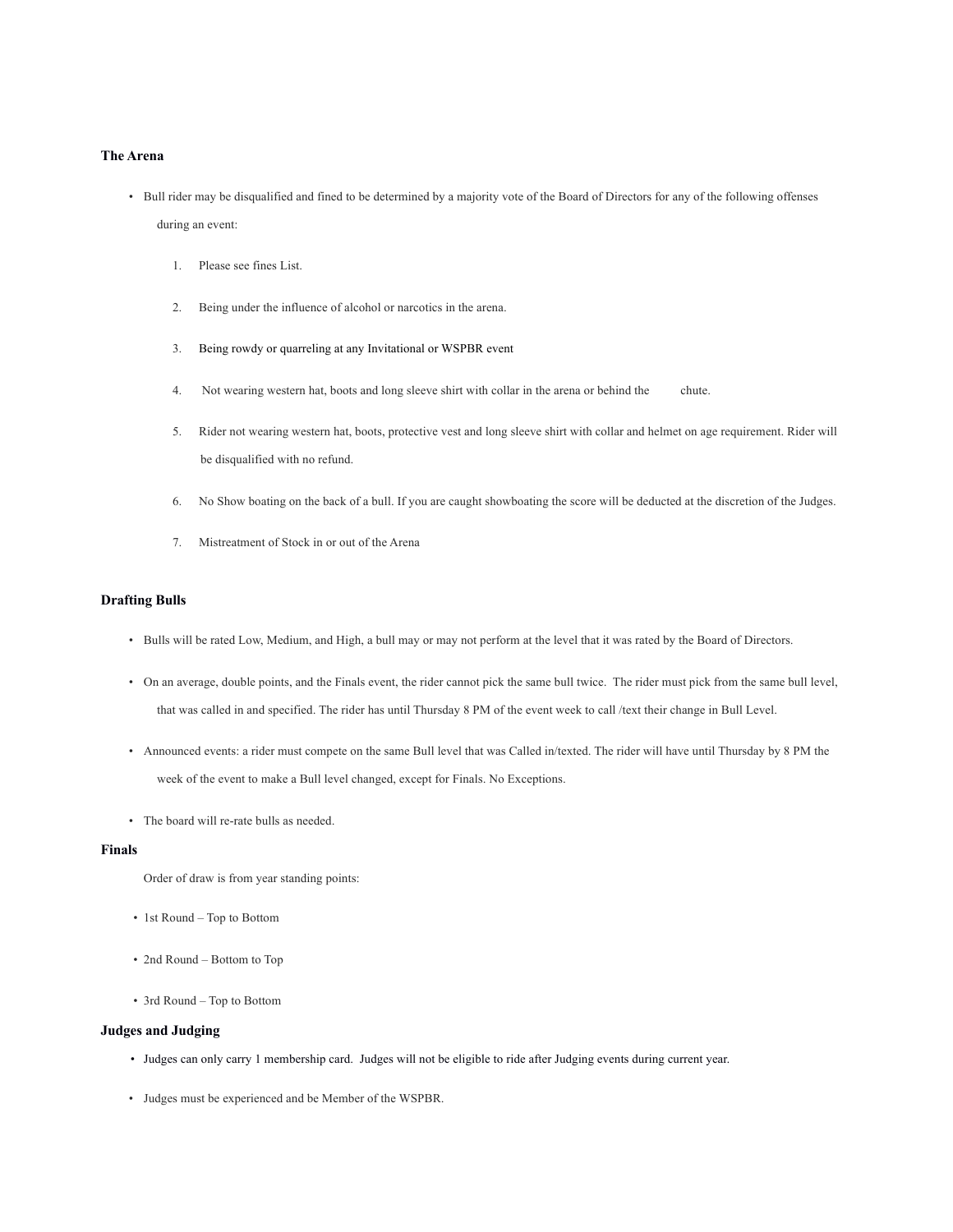- Judges' membership fees are \$50.00 per year
- New Judges will work 2 nonpaid events to be Certified as a WSPBR Judge upon approval of the WSPBR Board of Directors, or have current Association Judges Card.
- Judge's totals must be turned into and checked by the Secretary before winner is announced.
- All judges will carry a stopwatch.
- The decisions of the judges will be final and no protest by riders will be permitted.
- A judge is not responsible for Injury or unlawful acts.
- Only judges with a membership will be eligible for the finals
- Judges agree they are bound and will act in accordance with the By-Laws and Official Rules set forth by the WSPBR.

## **BULL FIGHTERS**

- Agree they are bound and will act in accordance with the by-laws and official rules set forth by the WSPBR.
- A bull fighter must wear a Protective Vest while fighting bulls.
- If provided a Bull Fighter will wear a Sponsorship Jersey or WSPBR Jersey.
- Only a card-carrying bull fighter is eligible to fight the finals

## **Point Awards & Payoff**

- The association point award system is a ten-point system. Points will be awarded to the top ten (10) places on qualified ride per age group. Points will be awarded as follows: 100/90/80/70/60/50/40/30/20/10.
- Each rider will receive 20 points and 1 point for each rider that breaks the plane of the chute.
- **Bonus Points:** On money won per event: 1st Place 50 points, 2nd. place 40 points, 3rd. place 30 points, 4th. place 20 points and 5th. place 10. If the score is tied the total points will be split.
- End of Year for points is November 2022
- The following payoff will be used:
	- 1 to 5 riders 1 money  $100\%$
	- 6 to 10 Riders 2 monies  $60\% 40\%$
	- 11 to 15 Riders 3 monies  $50\% 30\% 20\%$
	- 16 to 20 Riders 4 monies  $40\% 30\% 20\% 10\%$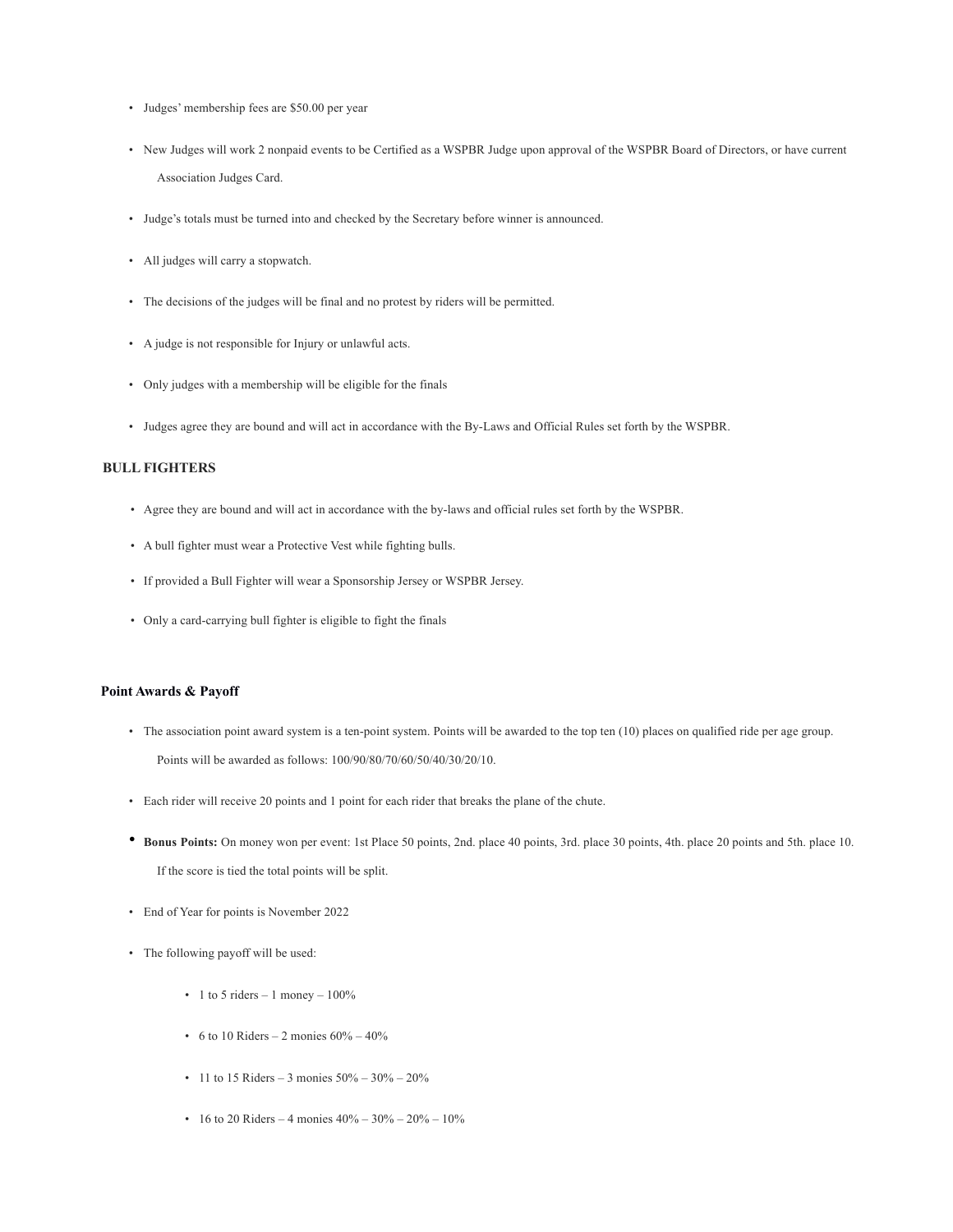- 21 to 49 Riders Over 5 monies  $30\% 25\% 20\% 15\% 10\%$
- 50 & Over 6 monies  $30\%$   $24\%$   $18\%$   $13\%$   $9\%$   $6\%$
- Entry Fee Break Down:
- Entry Fee \$100.00 Association Charge \$10.00 / To Pot \$40.00 / \$35.00 Stock / Sect. \$5.00 // \$10.00 to be divided up between Med. riders 60% And Low riders 40% . Split will be determined by number of entries per level. (Reference Above)

## **Fines List**

- No one will be allowed behind the chutes that is not in dress code; cowboy hat, shirt with long sleeves a collar, and jeans.
- Member not in dress code behind the chutes will be fined \$25.00 for the 1st offense, \$50.00 for the 2nd and the 3rd fine and will go before the Directors.
- **Harassing of Officials:** Producers, Contractors, or Members \$500.00 Fine.
- **Quarreling:** In Arena or behind chutes 1<sup>st</sup> offense is a verbal warning, 2<sup>nd</sup> 250.00 fine, 3<sup>rd</sup> offense \$500.00 Fine w/ possibility of suspension /Loss of Membership for the year.
- **Assaulting or Striking an Official:** With be a Lifetime ban from the association
- **Under Influence:** Alcohol before or during an event \$500.00 Fine and Disqualification from that event (no refund) and a 2-event suspension. 2<sup>nd</sup> offense will result in termination of membership.
- **Drugs:** Zero Tolerance, immediate termination, and no refunds. Immediately termination that the current year.
- Face book/social media: Slander of the WSPBR Association or Members will not be tolerated. Members will be fined \$500.00 and suspended from 6 events following date of Comment and/or Membership revoked.
- **Stock 1st offense:** mistreatment of stock soaking, cutting, etc. (review) \$500.00 fine and disqualification from the event with no refund.
- **Stock 2nd offense:** Termination of membership for the completion of the year and subject to Board review for membership the following year.
- **Stock Further offenses:** removal from the WSPBR
- A rider not in Full Bull Riding dress code will be disqualified.
- These are some of the items that will warrant a fine, disqualification and/or terminations of Membership. The Board of Directors reserves the right to add, change, or modify this list at any time throughout the year to protect the WSPBR. If a member (Rider) is fined three (3) times for any offense, their membership will be terminated indefinitely (excludes turn out fines).

#### **Chain of Command**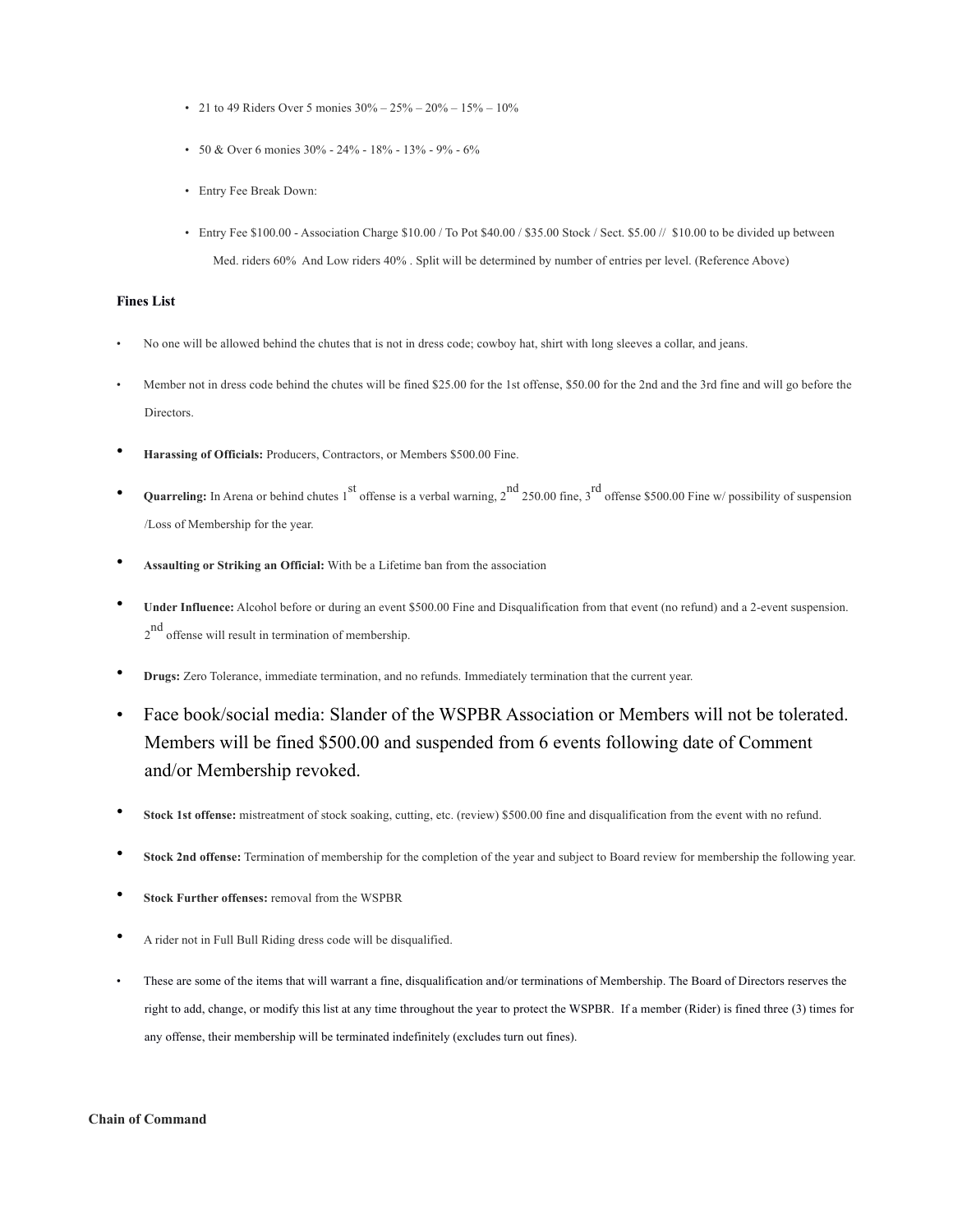- If a WSPBR member has discrepancies, shortcomings, ideas, or input, which needs to be addressed, he/she will follow a Chain of Command, which is your Board of Directors.
	- **Texas Southeast Director:** Jrod Richardson ( 469) 236-9470
	- **Texas Northern Director**: Chris Kirby (817) 819-9129
	- **Texas West/New Mexico Director**: Cody Gilbert (325) 895-5156
	- **Texas East Director**: Terry Stough (903) 571-7489
	- **Texas Southwest Director:** Lee Newman: (830) 317-1373
	- **Eastern Oklahoma, Eastern Kansas Missouri & Arkansas Dir.**: Billy Turner (405) 612-7958
	- **Western Oklahoma & Kansas & Director**: Russ Rogers (580) 470-6188
	- **Chaplains:** Charlie Stephens (254) 396-5290 & Matt Malone (469) 343-7771
	- **Secretary:** Cathey Saunders (817) 312-2091
- Directors will bring discrepancies, shortcomings, etc., to the Board of Directors either by a phone call or a meeting.
- Members will have their response from the Board of Directors by the following Event.
- Boards of Directors decisions are final.
- After your Area Directors is as follows:
	- **President:** Gary Johns (817) 458-6567
	- **Vice President:** Kerry Meuir (214) 923-3298

## **President**

The President is elected by the General Membership. President shall be the principal officer of the WSPBR. The President shall in general, supervise and control all the business and affairs of the WSPBR as well as preside at all meetings of the members and the Board of Directors. The President may sign with the Secretary of the WSPBR, any deeds, mortgages, bonds, contracts, or other instruments which the Board of Directors have authorized to be executed, except in cases where signing and execution thereof shall be expressly delegated by the Board or by the bylaws or by statute to some other officer or agent of the WSPBR. In general, the President shall perform all duties pursuant to the office of President and such other duties as may be prescribed by the Board of Directors from time to time. The President will only vote in the event of a tie by the Board of Directors. The President must be a Charter or Participating Member of the WSPBR. The outgoing president will remain on the Board of Directors as an ex-officio non-voting member until the next incoming president would assume the position. Nomination for president requires nominee to have previously held a board position for no less than two years.

## **Vice President**